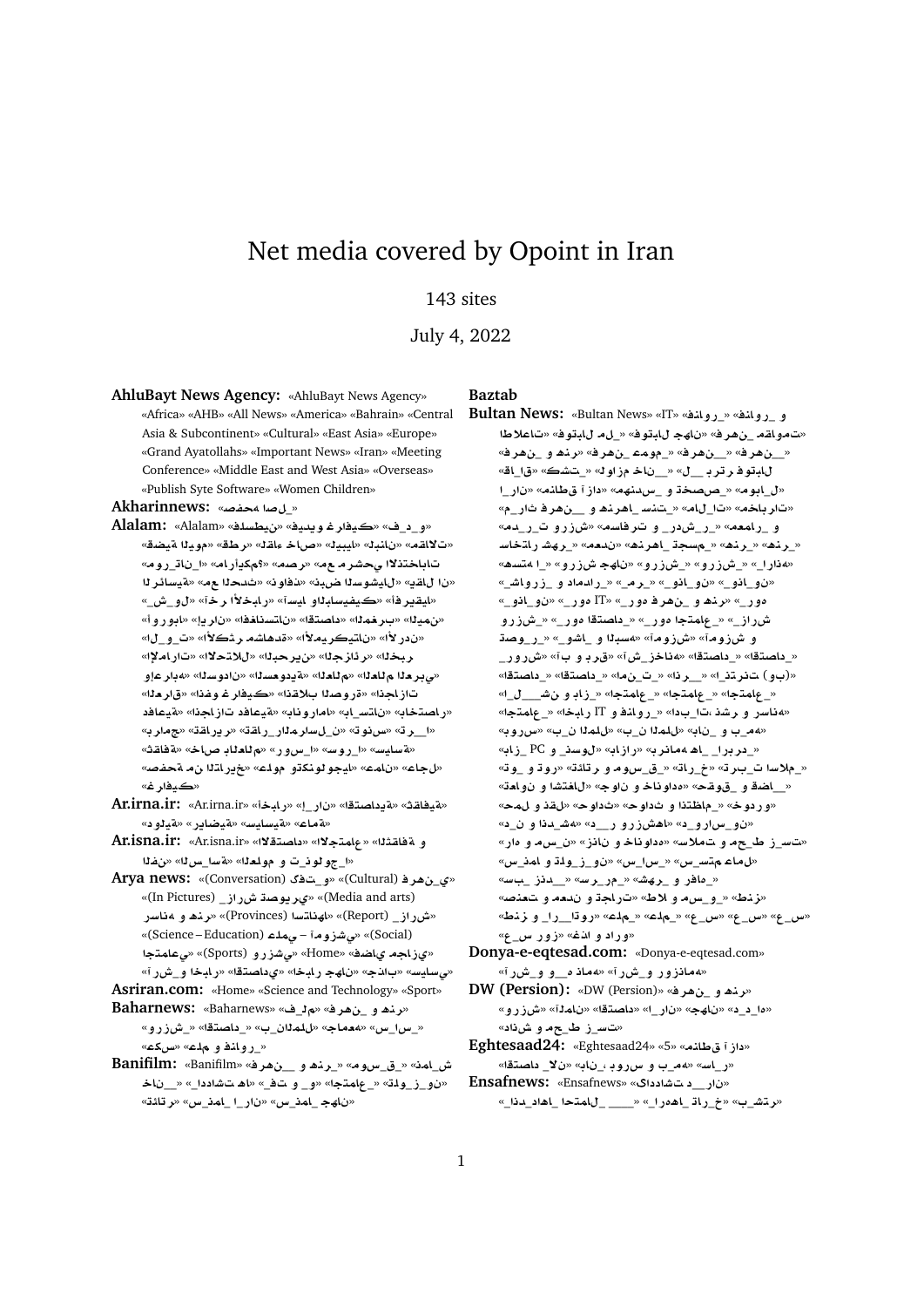«**ربخدرز» «\_\_ رڌ\_ت» «ەد\_ز\_رب» «رتش\_ب» «رتش\_ب»** «م<mark>در م\_ادص</mark>

- **Entekhab.ir:** «(Economy) «داعدة (fun)» «(fun) «داه «(mobile) **s¢ wA**\_» «(tourism) \_**C M**\_**C**\_» «Archieve» «Archieve1» «Category10» «Category12» «Category14» «Category2» «Category25» «Category37» «Category42» «Category46» «Category56» «Category64» «Category7» «Category8» «Category9» «Home» «**r¡**\_ **¤ ¡nr**» «**¤**\_\_**¤**» «**¤CEM**» «\_ \_» «**tmA**»
- «س\_ع» «\_رهش» «تسا\_س» «تملاس» «ثداوح» «للمذا ن\_ب» «اه همانعطق» «\_توص*د ل\_اف» «Etehad-e*: «Etehad-e» «\_ر\_را\_رابخا» «\_عامتجا رابخا» «\_ر\_را\_ رابخا» «و\_د\_و » «**bAC**\_**C**\_**C**\_» «**bAC**\_**C**\_**C**\_» «\_\_**£ ¡A**» «**J`r ¤** « ق\_س0وم

**Etemadonline**

- **Fa.al-ain:** «Fa.al-ain» «**wC**\_» «**¤CEM**» «\_**¤A**\_**¤** » «**tOA** » «تسليس» «ما\_ديد» «د\_ن\_ اشامة» «ربخ قاتا»
- **Farda News:** «Home» «**nA¤C**\_» «**r¡**\_» «**tOA** » «**x**\_**F** » «\_**x ¤** \_»
- **Fars News Agency:** «Art» «Culture» «Defense» «Earth» «Economy» «Home» «Interview» «Medicine» «Multimedia» «Nano» «Nuclear» «Politico-Defense» «Sci-Tech» «Society» «Society & Culture» «Space» «Sport» «Technology» «World»
- **Farsnews:** «Farsnews» «Arabic» «**wbA** \_**C** » «**wbA** «\_نهر ف» «ن.م سرراف» «+ سرراف» «سرراف» «م<mark>الي</mark>ث» «ناهج «\_ن\_د\_اه ت\_للعفو ن آرقه» «مقه» «\_مومت \_ن هر فه «تاعونه» «ناتسر ك» «دمحار\_وڊ و ه\_و ل\_4ڪ» «<u>ن\_و</u>ز قه «**سلجه» «ناردنزام» «\_مسجة \_اهرند و\_ق\_سوم**» «\_ز\_رم» «\_ر\_شدر\_ و ت*تس\_*ز ط\_حم» «تمواقم روحم» «\_\_رذا و ـتـفذ» «تـدْ\_ه و ـدجسهه» «هعمـاجـ\_اهـ ت\_لوشسه» «هناسر و رنف» «نادمه» «\_را\_شخدٍ و للحماراه\_» «**¡rz**\_» «**¤CEM**» «**¤CEM ¡A**\_ **CE**\_» «**¤CEM** \_ «نامر\_» «تا\_بدا و با**ت\_» «دز\_» «ناونا**بـ شزرو» «للملا «\_**CAKA£**» «\_**C FtA** » «\_**JA¤CE**\_ **¤ wC** » «\_**J** \_ **¤ ¤E¢ r C**\_» «\_**stA** » «\_\_**¯** » «\_**C¤¡hA**\_ **w w£**» و شزومآ» «شزومآ» «اق<sub>ـ</sub>رفآ» «ناتس\_ا\_» «شهو\_\_» ا\_س آ» «\_قر شا ناج\_ابر ذآ» «ا\_ورا و ا\_ر مآ» «شروور\_ و نلا\_ داصتقا» «داصتقا» «داصتقا» «ه\_سور و\_ز\_رم م'لام'ا» «م'لام'ا» «زرباله» «للمال ن\_ب داصتقا» «4جدوبا و \_ماظتنا» «\_ربهر و ماما» «\_عافد و \_ت\_نما» «يملاسلاا **w** » «**d**\_**J¢**» «\_**¯**» «\_**C** » «\_**C C hA** » «**z**  «ل\_بدر ا» «تاعلاطا \_رو آ نفو و تاطابةر ا» «اهل\_شة و «اه\_نتسداد و\_مومـّ تاعلاطا» «ناهفصله «لهناتسا» و <mark>مم\_ب» «ر هشوب» «سرروبه «ه\_نغڌ و \_مومء تشادهبه</mark> \_و ت» «نار هة» «طاشذ و ح\_رفة» «رازابه «للملا ن\_ب» «\_نابـ «س\_ع و د\_ل بر ڌ\_ت» «رابخا ر ڌ\_ت» «د\_ل و ر ڌ\_ت» «روڌ و «\_ەا\_شiاد \_اھ ل\_شi» «للمال ن\_ب ل\_لحة» «خ\_راته «<mark>معماج» «داصتقا \_نج» «نفو ةفاقث» «لافتشا و نوامت</mark>» و تراز و ج<» «بتمواقد و 4سلمح» « اضق و \_قوقح»

«بوخ ربخ» «aذا\_مرواخ» «مداوناخ» «ناتسزوخ» «*ف*قو «\_للمشـ ناسار خ» «\_وضر\_ ناسار خ» «\_بـوـنجـ ناسار خ» مافر» «ما\_د\_د» «اهـ مناسر ر\_يد» «تالو د» «\_ا مقطنهـ ر تافد» و و\_دار» «ن\_س⊿ و هار» «**ةضا\_ر» «هعماج\_اھ ب\_س**آ و «تملاسه «ناجذز» «ناذاوج و ناذز» «مناسر» «نو\_ز\_ولة «\_جراخ تسا\_س» «تسا\_س» «رتائة و امذ\_س» «نانمس» «**x**\_**FtA ¤ lw**\_**FtA** » «**FA**\_**C wE£ ¡A**» «**FA**\_**C wE£ ¡A**» «**FA**\_**C wE£ ¡A**» «**FA**\_**C wE£ ¡A**» «**FA**\_**C wE£ ¡A**» «**FA**\_**C wE£ ¡A**» «**FA**\_**C wE£ ¡A**» «**JmA r**\_**A**» «**Jhr**\_» «**Jbh¢ ¤ JA**\_**¢**» «**Jr x**\_ **¤** \_**wx**\_**£**» «**}n**\_ **r¡**\_\_» \_رو آ نفرو المه» «بطرو اقحصه» «\_نا\_رزابا اتراجة التعنصه» \_**C** » «**l ¤ ¤C**\_ **hA** » «**l ¤ L**\_**£**» «**lw ¤** «برغ ها\_ن زا برغ» «ا\_سi برغ» «س\_ع» «لي**جو لونك**ڌ

- **Fdn:** «Fdn» «\_» «**r¡**\_» «**¤CEM**\_» «**tOA** » «**d**\_**J¢**» «س\_ع» «تسا\_س» «١٥ شiداد» «معماج» «رهشناهج» «اشامة»
- **Financial Tribune:** «Financial Tribune» «Art & Culture» «Auto» «Business & Markets» «Domestic Economy» «Economy» «Energy» «Environment» «International» «National» «People» «Sci & Tech» «Travel» «World Economy»
- **Football Itarin:** «Football Itarin» «**¤**\_\_**¤¡A**» «**¤®**\_» «**اههمانزور»** «اهربخ»
- **Gadget News:** «Gadget News» «**w**\_**¤x**» «\_» «\_**E**\_\_» «**لاوروتوم» «هس\_لقم» «\_ات\_ل» «\_بناج مزاو**له «وونله تون» «ا\_ون» «اهر\_ش\_امن» «اهانه و\_رامعه» «روت\_نام» مران» «ماريما بن علاقي اها راز فا امران» «راز فا امران» «روابا مر نه «\_در برا\_\_اهر از فا مر نه «ا\_دم \_ت لو م\_اهر از فا «رناه» «م\_باشا و لتافر تاف\_اهر از فا مرانه «\_ت\_ناما \_اهر از فا «م\_لقذ ل\_اسو» «تج\_ \_\_\_و» «\_واو هه» «موجذ و اضدف او هه» \_<mark>ات\_ل ، ر تو\_\_م</mark>ا\_» «ر تو\_\_م!\_» «\_\_اضاف تادوجوم و و فو\_» **, bl** » «\_**¤A**\_**¤** » «\_**¤M**\_ **¡A**\_ **wA**\_» «\_**¤M**\_ **¡A**\_ \_\_\_» «\_» «\_ **¡A**\_ \_**¤M**\_\_» «\_ **¡A**\_ **A** \_\_» «\_**ECM AEC**» «\_**£**\_» «\_**wCA**» «\_**EM**\_\_ **¤ F®** » «**wEM CE¡A**\_\_\_**A**» «\_**w** » «\_» «\_ \_ **x**\_» «\_\_**J**» «م\_بشاوات\_ن ما ، تائر تان\_ هار\_وغان\_ا» «\_وبار تالوا» و صاخشا» «ل**ات<sub>\_ج\_</sub>د \_اهزرا» «ل**ات\_ج\_د \_اهزرا رابخا» «راز فا \_ن ج» «تلبة» «ن و\_ز\_ولة» «\_رب\_ل» «اه ت\_ر *ش*ـ «ن\_بـرود» «اهـ مظفاح» «مشقذ و س۱ \_\_ \_ج» «\_در\_ناهج» «**اهداد\_ور» «بنمشوه بنبتسد» «\_ا\_ \_اه** ما\_بتسد» «اه \_ند\_د» «\_نوس» «\_عونصه شوھ و\_\_تابر » «د\_ر خ\_امنھار » «**x**\_**Ft ¡A**\_ **}w**\_ **¤ Ow**\_**C**\_» «**FAsw** \_» «**FA**  «\_ماظذ ع\_انصه» «\_مودًا\_ش» «\_م\_ش» «ل1\_رسه» «دنمشوهـ «\_سLع» «د.نمشو ه \_ن\_ع» «شiدد و ملع»
- **good news agenc:** «good news agenc» «english» «\_داصتقا» «\_ر\_شدر\_» «را\_ و ببس\_» «شزرو» «\_\_نهرف» «**bAC** \_**F ¤** \_**C**» «**htr**\_ **r**\_**E `**\_**C**» «**htr**\_ **r**\_**E** «را\_ تاعا*س*» «\_سا\_س» «\_روانفو شiد» «شورفو د\_ر خـ «**F** \_ **Ed**\_\_» «**}f¢ }**\_» «\_**x ¤** \_» **Gooya:** «Gooya» «News»

**HispanTV:** «HispanTV» «América del norte» «Asia y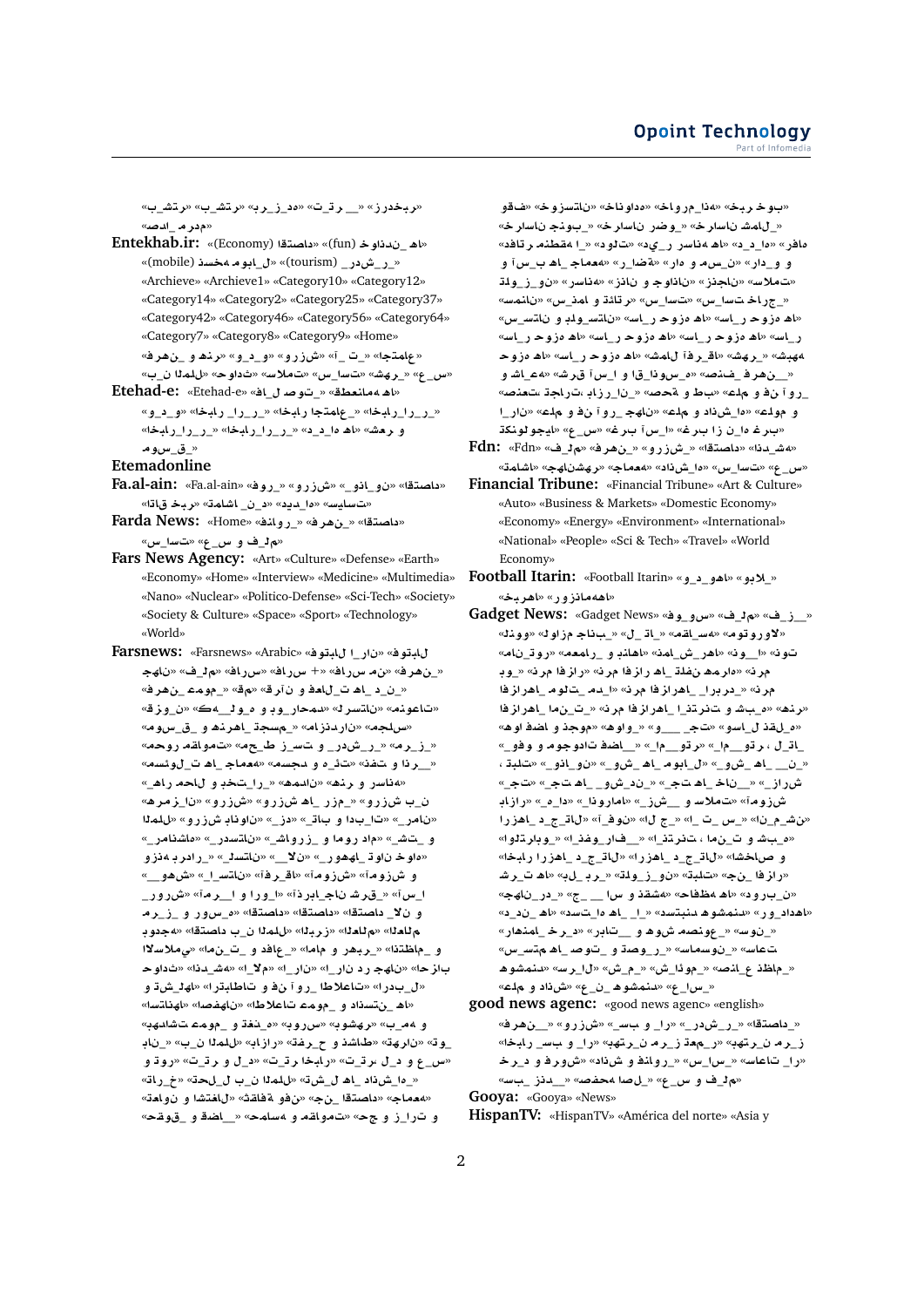oceanía» «África» «Centroamérica» «Ciencia/tec»

«Cultura» «Deporte» «Economía» «Europa» «Irán»

«Noticias» «Noticias» «OPINIóN» «Oriente medio» «Salud» «Sociedad» «Sudamérica»

- «اه ۹بحاصه» «اه ه\_نا\_ب و عضاوم» «Hr**a-news: «Hra-news** «رابخا» « ا مرود تاشراز\_» «اه تشاددا\_» «مدر او\_اه ممانه «**ه و تاحفص**»
- **icAna:** «Cultural» «Economic» «International» «Social» « **nA¤**\_» «**}f¢ ¤**» «**}**»
- **Ictna:** «Ictna» «**nA¤C**\_» «**b¢** \_**ww**\_\_» «\_**¤M**\_» «\_\_ **A¢¡A** «اهر و ڌار\_ا» «ه\_ب*تش* و ت**تفريت**د\_ا» «ت\_ن4ا» «اهناو خار فاو «**Ad**\_**¡**» «**Ad**\_**¡ A** » «**Ad**\_**¡ x**\_**C**» «**AE**\_» «**AEC** «\_روتلاو\_ر» «\_\_نورت\_ل اتراجة» «تلبة» «م\_امرسـ «ر از فاتخ*س*» «راز فامر ذاو لماعمت*س* س»
- **Iqna.ir:** «Iqna.ir» «Kurani faaliyetler» «Politika» «Tüm Haberler» «Uluslararası» «İslam Dünyası»

**Iran Freedom:** «Iran Freedom» «News»

- **Iran Front Page:** «Iran Front Page» «Africa» «Africa» «Agriculture» «Americas» «Americas» «Architecture» «Architecture» «Art» «Art» «Asia» «Asia» «Books» «Books» «Business» «Business» «Cinema» «Cinema» «Crisis» «Cultural Heritage» «Cultural Heritage» «Culture» «Culture» «Custom» «Economy» «Economy» «Editor's Choice +» «Education» «Education» «Energy» «Energy» «Environment» «Environment» «Europe» «Europe» «Finance» «Food» «Food» «Foreign Policy» «Foreign Policy» «Government» «Handicrafts» «Handicrafts» «Health» «Healthcare» «Human Rights» «Human Rights» «Incidents» «Incidents» «Industry» «Industry» «Int'l Relations» «Interviews +» «Iran in Pictures» «Iranian Food Recipe +» «Legal» «Lifestyle» «Lifestyle» «Local» «Local» «Media» «Media» «Media Wire +» «Middle East» «Middle East» «Nature and Wildlife» «Nuclear» «Opinion +» «Parliament» «Parties» «Persian Gulf» «Persian Gulf» «Politics» «Politics» «Religion» «Religion» «Science & Technology» «Science & Technology» «Security» «Security» «Social Harms» «Society» «Society» «Sport» «Sport» «Tourism» «Tourism» «Transportation» «Urban» «Women» «Women» «World» «World»
- **Iran News Gazette:** «Iran News Gazette» «Arts & Culture» «Foreign Affairs» «Games» «General» «Human Services» «Legal Matters» «Press Release» «Production» «Technology»
- **Iranian Labour News Agency:** «Iranian Labour News Agency» «**bAC**»
- **Iranian Quran News Agency Online:** «Culture & Knowledge» «Home» «Interviews & Articles» «Political» «Quranic Activities» «Religious Activities» «Social» «World»

**Irankargar:** «Irankargar» «Uncategorized» « **¤br** 

**¤ Fwtbr** » «\_**C**\_**C**\_» «\_**C¤A**» «\_**¤A**\_**¤** » «**tmA**\_» «را\_ نا\_دو\_ و ناشورفتسد» «تاضارتها» «ناهج رابخا» **Irannewsdaily:** «Irannewsdaily» «culture» «domestic» «economic» «international» «military» «Politics» «sports» «technology» «travel» **IranOilGas Network:** «IranOilGas Network» «Current News & Reports» «Tenders News» **Iranpressnews Iranwire Irdiplomacy \_\_mAx\_ \_C \_:** «\_\_**mAx**\_ \_**C** \_» «لالستوفو لابتوف» «لالستوفو و لابتوف» «Home» «irib news: «\_ماظتذا و \_\_اضة» «\_ماظتذا و \_\_اضة» «\_زاجه \_اضف» «\_ر\_شدر\_و\_\_\_نهر فاشار\_م» «\_ر\_شدر\_و\_\_\_نهر فاشار\_م» «بت<sub>ا</sub>سرز طريحه» «بتاسرز طريحه» «سلجه» «سلجه» «\_جنسر ظن» «فرامم» «فرامم» « رب اسدنتسم» «ن س.مه «بالمدا ن\_ب \_شزرو» «بالمدا ن\_ب \_شزرو» «\_شزرو» «را\_ و بس\_» «تاعوبطه و بات\_» «تاعوبطه و بات\_» «\_رور\_ماد و\_زرواش\_» «مادروما و\_زرواش\_» «را\_ و ببس\_» «\_رم\_» «\_رادر با دنزو و \_*تش\_*» «\_رادر با دنزو و \_تش\_» «\_**r**\_**,m ¤ q**» «\_**r**\_**,m ¤ q**» «\_\_**Jw FA**\_**r**\_» «\_\_**¤¡L**» «\_\_**£ ¤** \_» «\_\_**£ ¤** \_» «**wEM** «و\_ش ِر آ» «\_\_ر ذاو ب آ» «ش رو ر\_ و ش زومآ» «ش رو ر\_ و «**x**\_\_\_ **¤** \_**Cx**\_\_\_» «**x**\_\_\_ **¤** \_**Cx**\_\_\_» «**x**\_ ن\_ب داصتقا» «نلا\_ داصتقا» «نلا\_ داصتقا» «\_عامتجا \_اهـ «\_داصتقا» «\_تمو اقمداصتقا» «\_تمو اقمداصتقا» «للمذا «**tOA** \_» «\_\_\_ **¤** \_**C** \_\_\_» «\_\_\_ **¤** \_**C** \_\_\_» «تاباختذا» «\_عافد و \_ت\_ن.ه» «\_عافد و \_ت\_ن.*ه*ا» «**tAA**» «**r**\_\_» «**r**\_\_ **¡st¢** \_» «**r**\_\_ **¡st¢** \_» « \_ ن هر فو \_ علمتجا» « \_ ن هر ف \_ علمتجا» «\_ علمتجا» و تاطابـڌرا» «اهـ<sup>ز</sup>\_شڌ و بازحا» «اهـ<sup>ز\_</sup>شڌ و بازحا» «تشادهب» «ربخ مولاء مب» «لهناتسا» «لهناتسا» «\_روآنذ «ناو ناب» «للملا ن\_ب» «للملا ن\_ب» «للملا ن\_ب» «تشادهب» «**سرروڊ و 4م\_ب ، \_ناڊ» «سرروڊ و 4م\_ب ، \_ناڊ» «ناوڌاڊ»** «**`d**\_» «**w**\_ **¤ wC**» «**w**\_ **¤ wC**» «**wC**\_**F FA**\_**r**\_» «\_ **w** \_ **FA**\_**r**\_» «\_» «**r¤C**\_**F FA**\_**r**\_» «**`A¤ ¤** «\_ناهج ماج» «للغتشا و نولعة» «للغتشا و نولعة» «للغتشا «**A hA** \_» «**A`¢ ¤ Jhr**\_» «**A`¢ ¤ Jhr**\_» «**AbAE ¤ `lw¯** » «**AbAE ¤ `lw¯** » «**w** » «**w** » « **¤ E**\_**C**» « **¤ E**\_**C**» «**w C¤**» «**w C¤**» « **A**\_ **¤** «\_ربهر» «\_ربهر» «تالود» «تالود» «\_ماظذو \_عافد» «\_ماظذ و يدار» «نو يز يولة و يدار» «\_ت\_ار» «\_ت\_ار» «ن\_سه و آهار» **lw§z§w** » «**CE**\_» «**CE**\_» «**EA ¤ Aw £**» «**EA ¤** ر تائڌ ، امذ\_س» «\_ق\_سوم و ر تائڌ ، امذ\_س» «ەداو ناخ **¤ wx**\_\_» «**x**\_**x**\_» «**x**\_**x**\_» «**x**\_**x**\_ **AC**\_» «\_جراخات سا\_س» «\_جراخات سا\_س» «\_ل خاد \_سا\_س» \_لاء \_اهار وش» «ر\_اس» «اهـ مزوحـ رياس» «اهـ مزوحـ رياس» **¤ mw**\_» «**JwC¡A**\_ **A**\_ **¤ mw**\_» «**JwC**\_ \_**¡bA** » ندمه ، تعنصه «تراجة و ندمه ، تعنصه «ناب<u>ه ن ارو</u>شه « روانهٔ و ملاع» « روانهٔ و ملاع» « روانهٔ و مل*اع*» «تاراجة و «**l**\_ **¤ r¡**\_\_» «**mw**\_» «**mw**\_» «**mw**\_» «**mw**\_»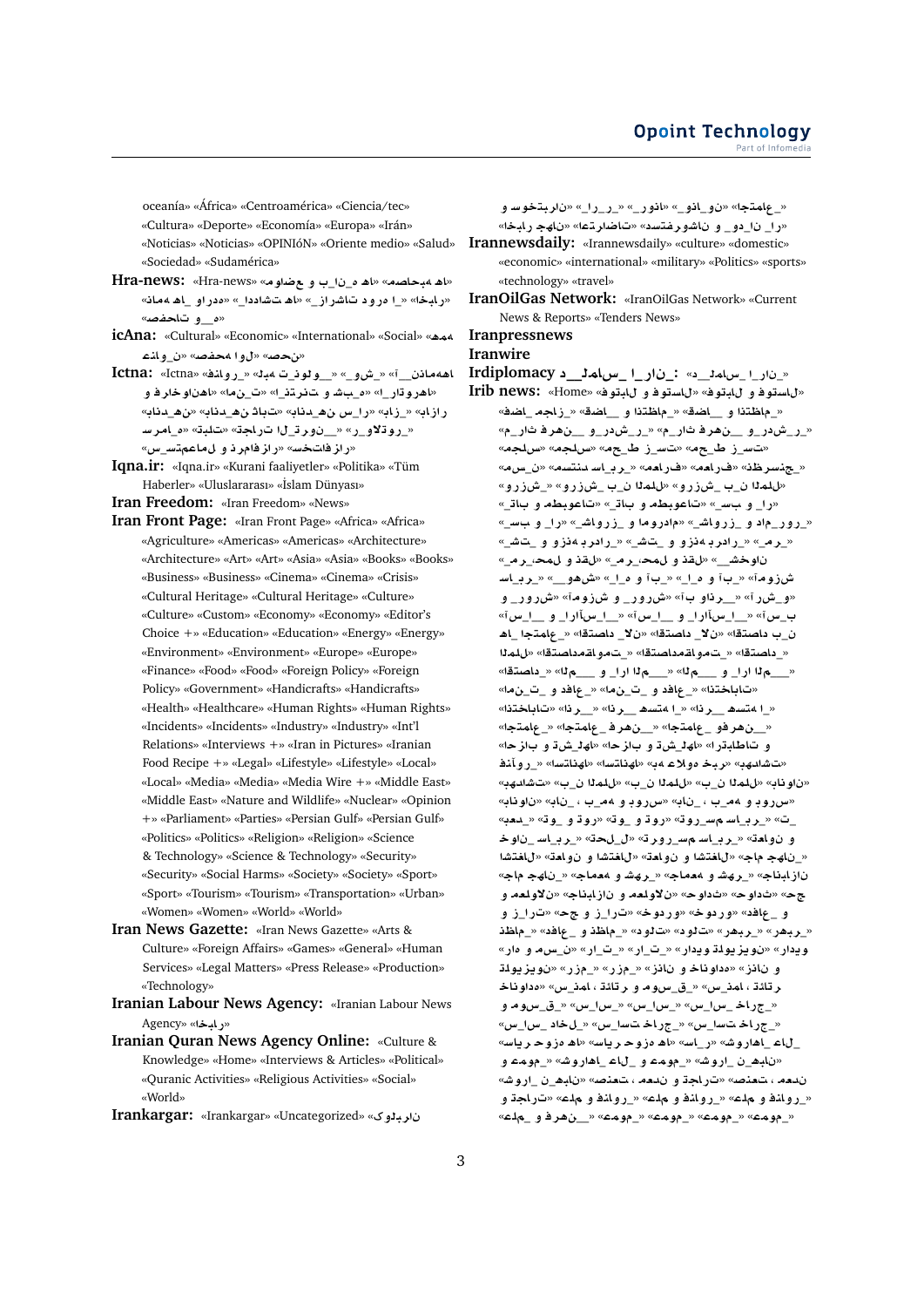«**mw**\_» «**mw**\_» «**mw**\_» «**mw**\_» «**mw**\_»

- **Iscanews:** «Iscanews» «\_ **¤ }w**» «**r¡**\_ **¤ ¡nr**» «\_نار\_ا ناققحه» «\_وجشناد و \_\_نهرف» «\_\_نهرف» «**dCx FmA**» «**¤d¡A**\_ **L**\_**£**\_» «**¤CEM**» «**¤EC** و شزومآ» «اههمانن <u>ال» « روانه و ش هو \_</u>» «مولم «اهنومز آ» «\_ش *هو\_\_ و \_ش*زومآ» «\_شزومآ» «ها\_شiاد \_اهـل\_شE» «للمـلـا ن\_ب» «\_ملـم \_اهـنمجـذا» «داصـتـقـا»  **L**\_**£**\_» «**L**\_**¡A**\_ **}n**\_» «**A`¢**» «\_\_ **l**» «\_ملاسا داز آ ها\_شiد» «**هعماج و ها\_شiد» «نا\_ن**بشiد» « **L**\_**£¡A**\_ \_**C** » « **L**\_**£¡A**\_ **hA** » «**C** \_**¤ ¤ lw**\_**E**\_**¤** » «**x**\_**F** » «**x**\_**F** \_**ÐC**\_ **wEM**» «**FAEA r**\_**E**\_» «**J** \_**£ ¡A**\_ **tmA**\_» «**}n**\_ **Kw**\_\_» «**l ¤** «اهناتسا س\_ع» «\_فار\_ و س\_ع» «دنتسه س\_ع» «\_روان<mark>ف</mark> **∢بہخس ع**»
- **Islamic Republic News Agency Online:** «(Home) **}f¢ }**\_» «AR» «English» «**ACx**» «**r¡**\_» «**r¡**\_ «م شق» «ن\_وز ق» «فرامه و ن آر ق» «مق» «\_ملاسا داشرا و «ناردنزام» «\_ن«\_غرفاتار\_م» «\_ق\_سوم» «ناتسرك «**lH JwC**\_ **F®**\_» «**d**\_**C**\_ **r** » «**r**\_**E**\_» «**sA¶** و اللحمر اه\_» «\_\_رذا و شفذ» «\_عامتجا \_اهب\_س آ و «نا\_زمر ه» «نادمه» «رمحا للاه» «\_جنسرظنه «\_را\_شخدِ «\_ت\_ار \_اهشزرو» «نانز شiرو» «ناهج شزرو» «شزرو» «<u>ش\_\_» «نمحار وباو ماولا م\_» «دز\_» «ام زر الهشزرو»</u> «ماشنامر\_» «نامر\_» «تا\_بدا و بات\_» «نوا**م**ة و را\_» «\_**C FtA** » «\_**JA¤CE**\_» «\_**stA** » «\_\_**¯** » «\_\_**¤¡L**» «\_\_**¤¡L¡A**\_ **L**\_**£**\_» «**r**\_**A**» «**r**\_\_» «**ÐCA**\_**A**  \_ا\_س آ» «4ذا\_م \_ا\_س آ» «\_بار غان\ج\_ابر ذآ» «\_قار *ش*ا داصتقا» «داصتقا» «ه\_سو ذا\_قا» «\_بىر غـ\_ا\_س آ» «\_قر *ش*ـ \_**¯** » «**tOA** \_» «**brE**» «**t\A**\_ **¤ w** » «**d**\_**J¢**» «**¤C**\_**H**» «\_**¯**» «**tmA**\_ – **r¡**\_\_» «**z ¤** «اهناتسا» «نا\_بخذ و د\_تاسا» «ل\_بدرا» «ا\_ورا» «اهل\_شة «رهشوب» «سرروب» «تملاس *و* تشادهب» «ناهفصل» «\_ناتسك «\_ **ml**\_» «**A** \_ **¤** \_**¢**» «**AEC**\_\_» «**lw**\_**E**\_**¤ ¤ C** \_**¤**» «**hr** » «**hA** » «**A`¢**» «**qw**\_ **¤ SA**\_\_» ناسار خ» «\_وضر ناسار خ» «\_بونج ناسار خ» «ناتسزوخ» «شزومآ و دا\_شذاد» «ت**لود» «\_ت\_ن**ما و \_عافد» «\_للمشـ هار» «بـالاقـذا ربـِهر» «\_عِلمتجا ن\_مِأتـ و\_مافر» «\_وا\_مداد» «نانمس» «ناجذز» «مداوناخ و نانز» «مناسر» «ن\_س.م و «تسا\_س» «\_س|\_س» «رتلئة و امذ\_س» «نومز آ و شجنسه» ع\_انص» «رهشه «ناتس\_ولدٍ و ناتس\_س» «\_جراخ تسا\_س» «\_ربخ*س\_ع» «س\_ع» «ندمه و تعذصه «\_تسد*

### **Isna:** «Isna» «RSS»

- **Jahan news:** «(Art) **r¡**\_» «(Economy) **tOA** » «ت**سا\_س (Politics)» «س\_ع و م ِق\_ف (MultiMedia)»** «(resistance) **qA¤** » «(Society) **A`¢**» «(Sport) «<del>Jome» «للملا ن\_ب (Pinternational» «ش</del>زرو
- **Jamaran:** «Feed» «Home» «IOS» «P.C» «**q¢ ¤ qw**» «\_نهر ف» «\_ن هر ف» «سرر اف» «ل<mark>اب</mark>تو ف» «قوقح و مقف» ماما نالدنزرف» «ملاسا للتمورية لانزرف» «رنتط و \_نهرف» **x**» «» «**w** \_ \_**C**» «**tOA** (Economy)» «**z¤**\_»

«\_ **A**\_» «**rFtA** » «**hAC ¡A**\_ **Ed**\_\_» «**w**\_» «ت<sub>ا</sub>س\_ز ط\_جم» «ناردنزام» «ناضمر مام» «ل\_ابوم» «\_زاسرهشاو ن\_س۵» «\_ز\_راه» «هسرده» «سابل و دمه «\_ا 4 ناسر ـدن\_» «ش\_امن» «اھــم1\_ف\_فـرحم» «ل**غاش**م» «\_**d CFA¢** \_ \_ \_**¯x**» «\_**¡l**\_ **FA**\_**C JhA x**\_ اهاون» « را تخد و للحمراه » « ن مخ فعطصه «ن|ادمه» «\_تاسر دنة و اطاشة» «موجة» «ن|امد\_\_» «مرحم «**¡rz**\_» «**¤**\_**d¤E**» «**¤**\_\_**¤**» «**¤**\_**A ¤ H**\_**bA**» «**هذا\_دو\_» «دمحار\_وڊ و ه\_و ل**\_م\_» «دز\_» «\_شزرو» «\_**C**» «\_**C¤®**\_» «\_**C¤ Cd**» «\_**Cr**\_\_» «\_**A ¤** «\_مزر و \_تـش\_» «ناتسدر\_» «ماشنامر\_» «نامر\_» «تا\_بدا «\_ **¤** \_\_**£**» «\_**stA** » «\_**¤A**\_**¤** » «\_\_**¯** » «\_**ECM** \_**£**\_» «\_\_ش(\_» «دائو ڌ زاش\_\_» «ل**اڌ\_ج\_د ل**و\_» «راذ\_ و تشش\_» «اهاو آ» «ت<mark>بقار م و شi و مآ» «داز آ \_اه شزو مآ» «شزو مآ»</mark> «\_بـرغ ناج\_ابر ذآ» «\_قر *شـ ن*اج\_ابر ذآ» «اهاو ذ و اهاو آ» «زربنا» «\_ن ارزاد و داصتقا» «ت م\_ق و داصتقا» «داصتقا» «اهـ ۵ *داس*ر رد \_ملاسا بالاقذا و ماما» «\_نابرهم ماما» رد بلاقذا و ماما» «اهـ **ه**ناسر رد \_ملاسا بلاقذا و ماما» «ام عامتجا» «\_\_فار \_وغذ\_ا» «ملا\_ا» «د\_وردنا» «اهـ مناسر «ل\_بدر ا» «نافر ع و قلاخا» «نافر ع و قلاخا» «\_عامتجا» ن\_ب» «ر هشو به «ناهفصه» «اه ناتسه» «قلاط و جاو دز ا» تشاد\_ر ز بـ در\_لاســ ن\_مهذ و ـتـس\_ب» «للملا ن\_ب» «للملا \_ز.اب» «سرروڊ و 4م\_ب ،\_ناب» «(س)\_ن\_م**خ م**اما تـرضح **¤** \_\_\_\_**J**» «**AE**\_ **¤ Fr**\_**C**\_» «**AM**\_**£ AVbA** » «خ\_ر اتـ» «ر تائـتـ» «نار هـتـ» «(س)\_ن\_م خـ مامـا ـتـشـاد\_ر ز بـ» «**AC**\_ **¤ d**\_**J¢**» «**AE£ ¡A**\_ **Kr**» «**AE£ ¡A**\_ **Kr**» «**AE£ ¡A**\_ **l**» «**bl** » «**s**\_» «**rnd¡A**» «**@**\_**£**» «**A l ¡A**\_ **x**\_ 2019» «**A`¢**» «**A`¢**» «**AbAE ¤ `lw**\_» «**Aناقلاخ» «ثداوح» «ن\_ناوقو قوقح» «97 رجف مراونشج»** «**w C¤**» «**wEFtA** » «**A¢** » «**A¢ C**\_» «**Aw £** ناسار خ» «\_وضر ناسار خ» «\_بونج ناسار خ» «تـملاسـ و **JmA**\_» « **L**\_**£**» « **Fr ¤ wM**\_\_» «**C**\_**¢**» «**C** \_**¤ ¤** «**۱۱** مور ب سه ب \_\_ دنز » «ناجذز » «ناذز » «ن و \_ ز\_ و لمقد در\_لاسـ ن\_م \_\_س» «\_\_دنز\_داوسه «ناشمسه «تملاسه «بت $\mathbf{u}_\perp$ » «بامذ\_س» «(س)\_ن\_مخـ ماما تـرضحـ تـشاد\_رز بـ \_بِسِ» «اھ متشر ر\_اسه «ناتس\_ولڊ و ناتس\_س» «تسا\_س» ت\_ر ش» «\_علمتجا\_اھ م\_بشه» «\_\_اتسور و\_\_رهشه» «\_\_دنز «تار <mark>اج</mark>ڌ و لتعنص» «رحسا\_اعد حرشه «اهروڌار\_ا و اه «**}n`** \_» «**}**\_**¢ A** \_\_» «**l ¤ ¤C**\_» «**lw** «اهانـف» «س\_ ع» «رابـخا ن\_وانـه» «رابـخا ل\_ <u>ن\_و</u>انـه» «ه\_ا\_

**Jawedan:** «Jawedan» «**r¡**\_ **¤ ¡nr**» «\_\_**¤¡A**» «**d**\_**J¢**» «**br ¤** \_\_**£**»

#### **Jsnews**

- **Kayhan:** «ar news» «Ar:Archive» «en News» «fa/news» «Home» «News»
- **Khabar Online:** «(blog) **¤®**\_» «(Comic and Cartoon) **Vnz ¤** \_**C**\_\_**wC**» «(culture) **r¡**\_» «(Economy) **tOA** » «(Information technology) **nA¤C**\_ **V®A**» «ت**سدا س (Politics)» « اوناسر مان** (multimedia)» «(provinces) **FtA ¡A**» «(science) **L**» «(society) **A`¢**»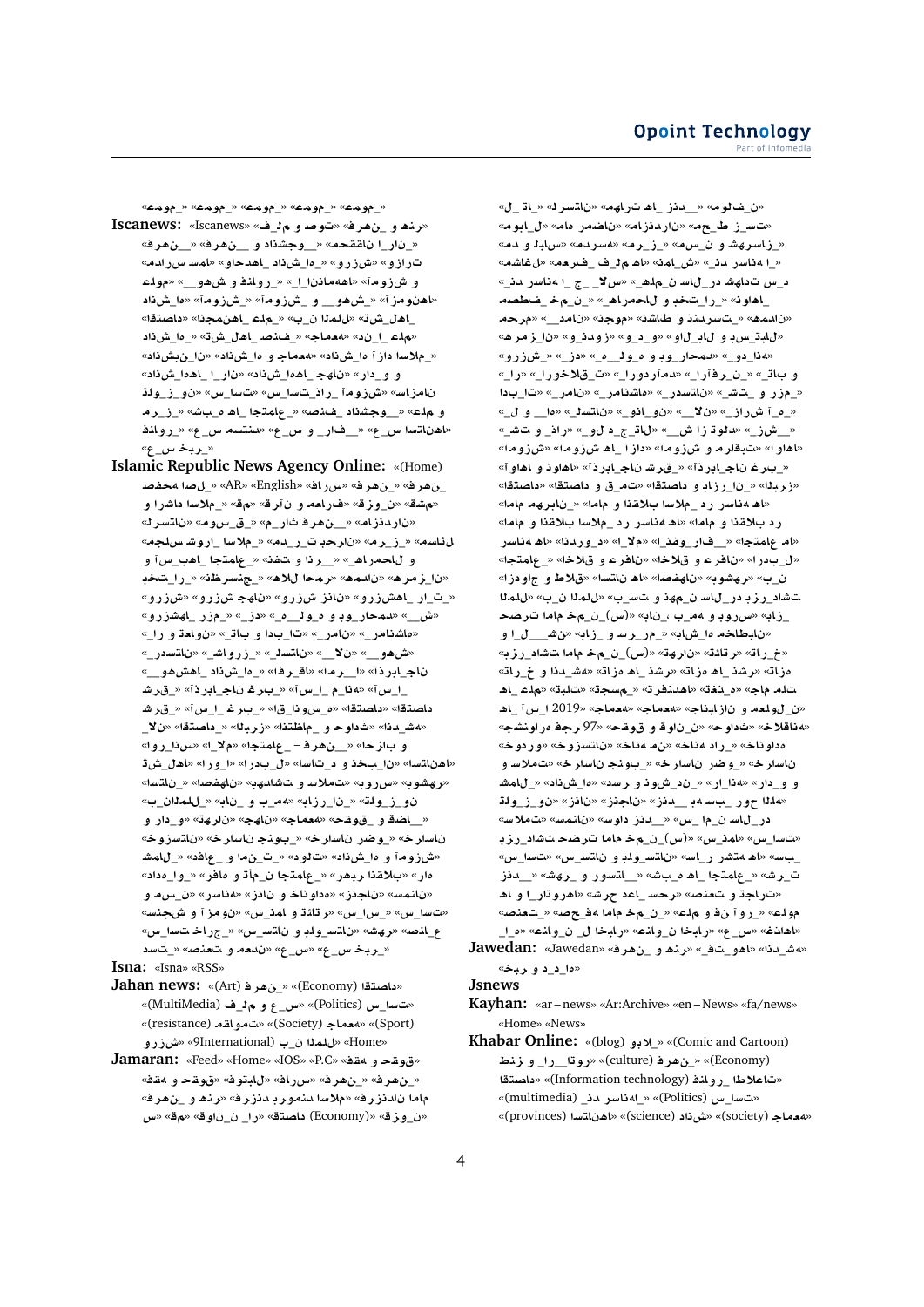«**Sport) » «للمذا ن\_ب (World)» «شزرو (sport**)» **Khabarvarzeshi**

- **khodrocar:** «Car» «Home» «Motorcycle» «Part makers» **Khorasan Newspaper:** «Home»
- « داصتقا» « شi ر و » «Khouznews.ir: «Khouznews.ir
- «<u>س\_</u> ع» «ناھجو نار\_ا»
- **Kitabat**
- **Kodoom:** «Kodoom» «News»
- **Kurdane:** «Kurdane» «Older» « \_ **¢** \_**C ¢**» «\_**¤C** \_» «ام دربابر د» «و\_دار\_باه مهانر ب» «ام ابا طاباتر ا» «ربابخا»
- **Mardomsalari:** «Mardomsalari» «**r¡**\_\_» «**¡nr**\_» «\_سايس» «للملا ن\_ب» «\_عامتجا» «\_داصتقا» «\_شزرو» «**l**\_»
- **Mashregh news:** «2» «3» «4» «5» «6» «7» «8» «Archive» «news» «p10» «Political-news» «Rss» «sports-news» «مر نـــنج» «<mark>مقطنه تالاوح</mark>ت» «داصتقا» «رناه و \_نهرف» «ت\_نِ ما و عافد» «معماج» «تمواقم و داهج» «ناهج» « **علمتج**ا اهه سش»
- **Mining News:** «Mining News» «Aluminum and Copper» «Bank and Insurance» «Capital Market» «Cement and Materials» «Commodity Exchange» «Conference, Notes and Press Conference» «Economic & Industrial» «Events and Special Reports» «Exchange» «Explorations and Machinery» «Gem and Diamond» «Gold and Silver» «Iron and Steel» «Iron ore and Coal» «Lead, Zinc and coblat» «Lithium» «Mining» «Mining Industry» «Nickel» «Other» «Other Elements and Materials» «RSS»

**Ministry of Education**

- **Mizanonline:** «Mizanonline» «**r¡**\_\_» «**SA**\_ **AE**\_» «\_ش(رو» «\_ا 4ناسر دن\_» «\_قوقح 4لجه» «\_\_اضق» «تسا\_س» «رشد قوقح» «ناهج» «\_داصتقا» «داصتقا» «\_**x**»
- **Mobilestan:** «Mobilestan» «Samsung Galaxy Note 8» «Samsung Galaxy S10» «Samsung Galaxy S10 Plus» «Samsung Galaxy S8» «Samsung Galaxy S8 Plus» «**د.نفر ت**او ش(وامآ» «اها معائر با و اش(وامآ» «مارا مولاساک» «<u>\_صصخة \_سرررب» « زاب</u> و 4مائرب*»*
- **Mamehnews:** «Namehnews» «شرزو» «هناسردنى» «\_عامتجا» «داصتقا» «ت**ملاسو \_\_شن\_» «مدنور\_»** «اه مراتس» «تسا\_س» «\_**\_ولون\_ت**»
- **Nationalen Widerstandsrates:** «Aktuelles» «Atomprogramm» «Frauen» «Gesellschaft»
- «Menschenrechte» «Startseite» «Widerstand» «Wirtschaft» «مى تربيد و ف رشأ» «عراشدا رابخأ» «N**cr-iran:** «Acr-iran»
- باهر لاا» «داصتقلأا» «ةأر ملاا» «ي.وو.نـلـا ضلمـلـا» «ةمـو القمـلـا» «نار يا ي<mark>ف تاجاجتحا» «م للعل</mark>او نار يا» «ي.نيدلا ف ر طتلاو «**قروصو توص**» «ناسذلاا قوقح»

**Nour News**

**Onde Ir:** «Gramado.onde.ir» «Blogs» «Consultas Úteis» «Dicas de Gramado e Canela» «diversos» «Media»

«Natal Luz» «Redação Onde.ir» «Roteiros Turísticos» «Uncategorized»

- **pana:** «Home» «**r¡**\_\_» «**¤CEM**\_» «**wEM ¤** \_**C¤CM**» «\_س\_\_\_» «ر\_\_د \_اههناسر» «لهناتسا» «\_عامتجا» «\_داصتقا» «**(** ابخا ن و انمه «اهناتسا للصا محفصه
- **Parsfootball:** «Parsfootball» «**wbA** \_» «**wbA FA**\_» ف» «رو\_ \_*س و*در فال داع - دو ذاز الر تار ف» «ل استوف» «ت**لاا**قه و نا\_ىنس\_ون» «و\_ب و ن\_بڊ مقباسه» «ر تر بـ «مع تاط ج ر\_ا – موسم ه ش\_» «ما طاع ج رو ت – ش و د و ش\_ن» «**¤**\_ **¶w**» «\_\_\_ **E r**  – **w** \_**A** \_» «\_**Cx**\_**¤**\_**x**» \_رز بـ در و آرهشـ رابـخا» «اهر نـو\_\_ل رابـخا» «\_فـار\_وغـنـ<sub>ـ</sub>ا» مامة» «\_لa للبقوف باللطم مامة» «للاغتسا» «تخت\_ا\_ «ت لااقه و نا\_دنس\_وذب للطه مامة» «رترب\_ل ب للطهـ ـاتر ـر» «ام مرابر د» «\_قارشا رسا\_ – مدودحم زا جراخ» \_**£**\_» «**C** \_**¤** \_**Cx wbA**» «**K ¤ wbA** – **H**\_ «\_*س*0ودق
- Parstoday: «Armenian *z ul* J<sub>k</sub><sup>p</sup>k<sub>6</sub>» «Asia Occidentale» «Ballkani» «Bn Rss» «Call of Islam» «Cultura» «Es Rss» «Fr Rss» «Gallery» «Hi Rss» «Home» «Hy Rss» «Id Rss» «Immagini» «Iran» «Iran» «Iran» «Iran» «Iran» «Islam» «It Rss» «Italia» «Italia» «Ja Rss» «Kz Rss» «Lajme» «Maska» «Middle East» «Mondo» «mondo» «News» «News» «News» «Notiziario» «Podcast» «Radio» «Radio» «Radio» «Report» «RSS» «Ru Rss» «SQ» «Sq Rss » «Sw Rss» «Tr Rss» «Turkish Türkçe» «Video» «West Asia» «World» «World» «World»
- **Per Euronews:** «Per Euronews» «**r¡**\_» «**r¡**\_» «ا\_ورا» «ا\_ورا» «نار\_ا» «شiزرو» «شiرو» «اهو\_د\_و» «من فو ش ذاد» «ناهج» «ناهج» «\_نا\_رزاب» «\_نا\_رزابه «**رغس» «رغس» «ن≜ و شi**د»
- **Peykeiran:** «Peykeiran» «**qA¯ ¤ §d**\_**£ ¡A**» «**¤CEM**\_» «\_**¤A**\_**¤** » «**§r ¤ hA** » «**nA¤§** \_ **bAC**» «\_**x ¤** «ملدف
- **Press Tv:** «ARTS» «BUSINESS» «CATS AND DOGS» «CULTURE» «DEFENSE» «ECONOMY» «ENERGY» «Home» «NUCLEAR ENERGY» «POLITICS» «SOCIETY» «SPORTS» «SPORTS»
- **Prosperous Textile:** «Prosperous Textile» «Article» «News» «press release» «Report»
- **Quds online:** «(Art) **¡nr**» «(Athletic) **¤CEM**» « داصتقا» «Home» « 1 مناسر دن (Multimedia) «\_وضر ناسار خ» «للملاان\_ب» «اهناتسا» «\_عامتجا» «**x**\_**x**\_» «**nA¤**\_ **bAC**»
- **Radiftarin:** «Radiftarin» «**Aw FAx**\_» «**¤**\_\_**¤¡A**» «**¤®**\_» «**اهس\_ع» «اهربخ**»
- **Radiofarda:** «Radiofarda» «**r¡**\_ **¤ Ed**\_\_» «**¤®**\_ «\_وئد\_و \_اهش راز\_» «شزرو» «ا\_رمآ تاباختذا «\_**ECM¡A**\_ **Ow**\_**C**\_» «\_**x E rA**» «**tOA** » «\_**C** » «اهربخ طخرس» «مششتعاسه «ناهج» «\_نا\_اب» **Rouydad24:** «Rouydad24» «**¤CEM**\_» «\_**¤A**\_**¤** » «**tOA** \_»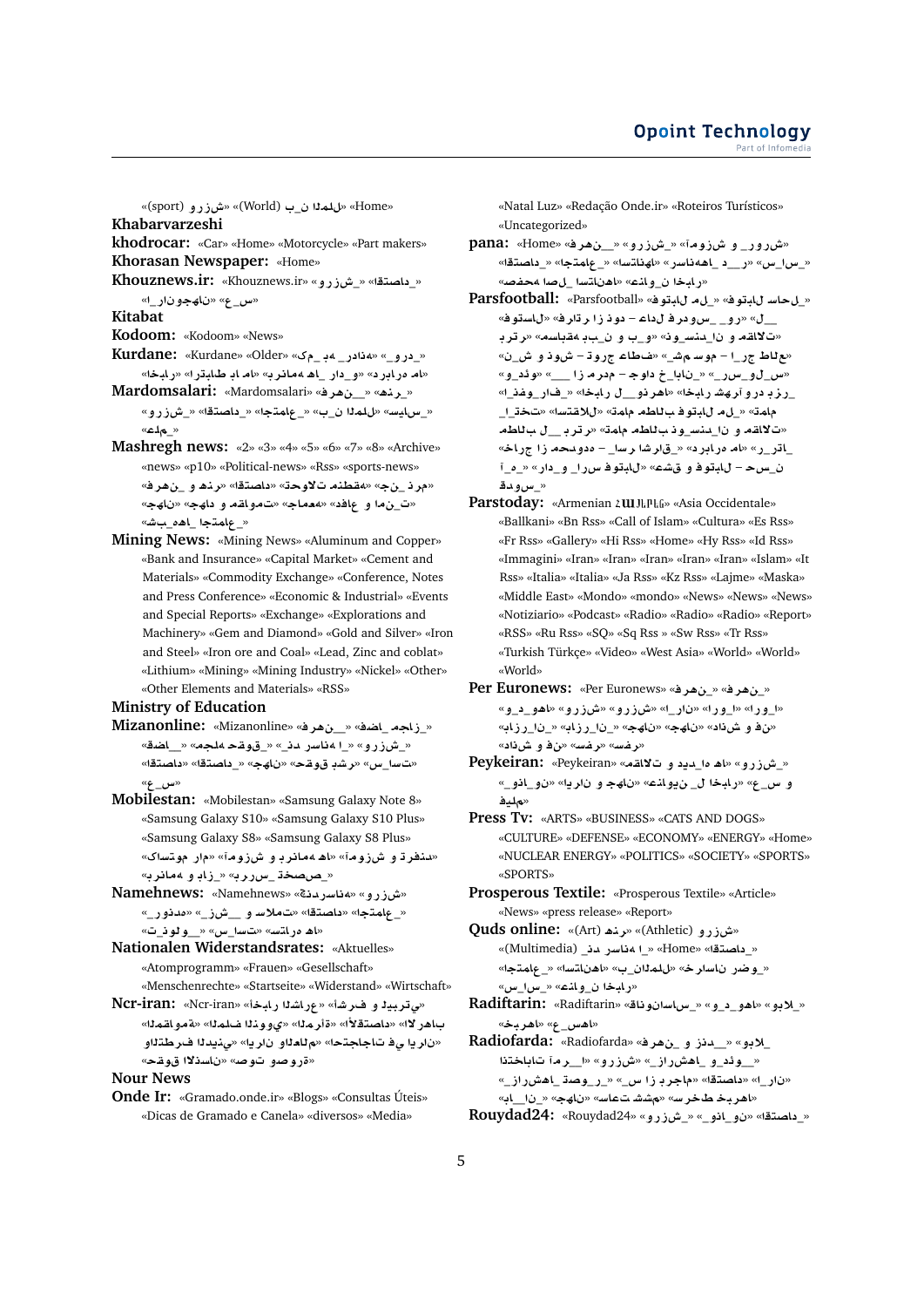«\_س|\_س» «\_**ن**ھرفو معماج»

- **Saba Net:** «Saba Net» «**l¨**» «**tOA** » «**C§ART**» «**r¨** «<sub>س</sub> ژو دو
- **Shabestan:** «Shabestan» «**hd¤**\_ **¤ d**\_**C**» «**sd ¤** «اه ناتسا» «\_عامتجا» «هش\_دنا» «\_ا مناسر ـدن\_» «اه نونا\_ «\_صاصتخا تاحفص» «\_سا\_س» «ملاسا ناهج»
- **Shafaf:** «Shafaf» «culture and art» «economy» «health» «it and technology» «politics» «society» «sport»
- **Shafaqna:** «Shafaqna -» «Actualités» «Afrique» «algeria: Rss» «All news» «Amérique» «Argentina News» «Argentina News – All News» «ArgentinaNews» «Articles Généraux» «Articles Religieux» «Arts» «Asie-Pacifique» «Études Chiites» «Brazil News» «Brazil News -All News» «Dominican News» «Dominican News -All News» «English News» «English News-All news» «Europe» «France News» «Greece News» «Greece News – All News» «GreeceNews» «India News» «India News -All News» «IndiaNews» «Indonesia» «Indonesia News» «Indonesia News – All News» «Islam Chiite» «Italy News» «Italy News- All News» «Kenya News» «Kenya News -All News» «kuwait: rSS» «Livres» «Mail-All news» «Malaysia News- All News» «Mali News» «Nigeria News» «Philippines» «Poland News» «Poland- All news» «Questions Religieuses» «RSS» «Santé» «Sci-Tech» «Shafaqna Francais» «Shafaqna Turkce» «South Africa News» «South Africa News -ALL» «Spain News» «Spain Shafaqna» «Sportnews» «Sports» «Spotlight» «Thailand News» «Thailand News -All News» «Turkish News» «Turkish News -All News» «Uae: Rss» «Venezuela News» «Venezuela News-All news»
- **Shia News:** «**nA¤C**\_ **¤** IT» «**r¡**\_\_» «**r¡**\_\_» «\_**hA**\_ «زو\_ن aع\_ش نانامهم» «تابسانم» «\_ب\_ل» «رطق» «aع\_ش «**موصعه ددر اه\_» «رصه» «ه\_شر م» «\_بهنه» «\_دو لوم»** «**w**\_ **M**\_**¢**» «\_**r**\_**£**» «\_**C M**\_**¢ Jd ?**» «\_» «\_**¤**\_» «\_**¤** \_ **¤ ¤d**\_» «\_**J**\_**C**» «\_\_\_**M M**\_**¢**» «\_\_**FtA** » «**ÐCA**\_**A** » «**M**\_**E**\_» «**AstA** » «**tOA** \_» «\_**¤ FAE**\_» «\_ز نودنا» «ه ع\_ش تاز ا\_تمه» «تار اما» «*هسدهم ن\_ام*ا» «م ا\_ح ا» «\_ع امتجا» «\_ع امتجا» «\_ع امتجا» «\_ع امتجا» «ن رحله» «تملاسه و تشاللهله» «ن رصبتسم رابخا» «قلاخا» «ت\_مجرمو مزوح» «4ع\_ش\_ا\_فار.فج» «4ع\_ش م\_وقة» «هتشوذ لد» «مص\_ش مداوناخ» «اه\_ند\_د و اه\_ندناوخ» «\_ **¤ d**\_**J¢**» «\_ **¤ d**\_**J¢**» «\_ **£ A M**\_**¢**» « **A ¤ E**\_**C**» «**C¤KnAx**\_» «**C**\_**¤CA**\_» «**EAJw¹**\_» «**FwC**\_**£**» «**FyAx**\_» «**x**\_**x**\_» «**x**\_**x**\_» «**Fnr** \_» «**Fr** \_**C**» «**M**\_**¢ C** \_**ÐC AC**\_» «**M**\_**¢ C C¤**\_» «**M**\_**¢** «\_ش هو\_\_ و \_ملـء» «توصه «تسخذ محفصه «\_سانشـ «**lmA**» «\_**x**» «\_**x**» «**rstA** »
- $\textbf{SNN}.\textbf{ir:} \ \ \text{\tiny \&}$ لابتوف» «نار\_ا للبتوف» «شزومـ ّ و \_روانـفـ» «Home»
- \_اضق» «\_\_ن هر ف» «توصه و م{\_ف» «م{\_ف» «ناهجـ  $\bullet$  وزرابه» «\_ق\_سومه» «\_راد\_ا\_ و تـهواقـه» «\_ماظـتـذا و و تفنه «دنتسه» «تس\_ز ط\_ح» «سلجه» «داسف ابـ

«ناهج شiر رو» «ناونابا شزر و» «اهت\_اسبو» «\_\_ر نا «**¤CEM**\_» «\_**A** » «\_**JA¤CE**\_ **¤ `A¤** » «\_**J** \_ **¤ ¤E¢** «ن\_ت<mark>ـلا \_ا\_\_\_ر مـ آ» «ش رو ر\_\_ و\_ ش زومـ آ» «اقـ\_ر فآ» «\_ر ادر بـ</mark> «**r**\_\_\_ **JmA**\_» «**x**\_ **¤** \_**wx**\_**£**» «**x**\_\_ \_**¢** «للملان\_ب داصتقا» «4جدو**بو نلا\_ داصتقا» «زاقف**قو «ا\_و را» «باز حا» «\_عامتجا» «\_عافد و \_ت\_ن.مه» «\_داصتقا» \_و ت» «للمدان\_ب» «\_نابا و لمم\_ب ،سرروب» «تاطابةرا» «رشد قوقح» «<mark>معماج» «\_دا\_شiدد \_اهل\_ش</mark>ة» «روڌ و «**w** » « **¤** » «\_ **¤ d**\_**J¢**» «\_\_**C CFA¢¡A**» «\_\_**C** «\_ربهر» «روش\_\_\_اهها\_شiاد» «ها\_شiاد» «اههناسر «**C¤EA¢¡A ¤ Kr**\_» «**C£ ¤ JhrFAE**\_» «**C** \_**¤ ¤** «\_سا\_س» «رتائة و امذ\_س» «تملاسه «\_مزر» «نو\_ز\_ولة «**x**\_**F
AC**\_» «**FA**\_**C wE£ ¡A**» «**FA**\_**C wE£ ¡A**» «**FA**\_**C** «اهەزوجار\_اس» «اهەزوجار\_اس» «اهەزوجار\_اس» «اهەزوجا «**FA**\_**C wE£¡A**» «**Jhr**\_» «**J** \_**£¡A**\_ **tmA**\_» «**J`r ¤** «تار اجة و اندهه التعنصه «\_\_وجشذاد و \_فالصه» «تا\_بادا «لمنت*سم س\_م»* «رابخا ل\_ ن\_وانم» «زنط و\_حرط» «توصه «ا\_سآ بارغ» «\_ربخا *س\_*ع»

**Sobhetehran.com:** «Sobhetehran.com» «**CM**\_**¤**» **Sun:** «Home»

**TABNAK:** «(Economic) **tOA** \_» «(Parliament) **lH**» «(social) **tmA**\_» «(sport) **¤CEM**\_» «Home» «**r¡**\_\_» «\_داصتقا» «\_ش(رو» «لمشـ ها\_ن» «سلجم» «\_\_ن هر فه «ناهج\_انبات» «نا\_دنذ\_ب اب» «\_عامتجا»

**Tarafdari :** «Tarafdari » «**¡m¢**» «**bAC** \_**C** » «**bAC AC**\_»

- **Tasnim news:** «All Stories» «Economy» «EN» «Home» «Latest News» «Nuclear» «Other Media» «Politics» «Science» «Society/Culture» «Sports» «Tourism» «هاسو لأا-قرشنا» «\_داصتقا» «World» «\_شزرو» «\_\_ن هرف» «للملا ن\_ب» «لهناتسا» «\_عامتجا» «طاسو لأا-قرشلاا» «\_س|\_س» «اھ 4فاسر» «\_ملاسا \_راد\_ب»
- **Tehran Times:** «Culture» «Culture» «Economy» «Economy» «Home» «International» «Multimedia» «Politics» «Politics» «Rss» «Rss» «Society» «Society» «Sports» «Sports» «Tourism»
- **Tejaratonline:** «Tejaratonline» «\_» «**H**\_ **, r**\_\_**,** \_**F ¤** \_**C**» «**CM**\_**¤**» «**tOA** » «\_**C** » «**wCx ¤ AEC** و ندممستمنصه «اھ \_ندناوخه «مميڊ و ڪنابه «م\_امر *س*ـ **AC**» «**kH**»
- **The Iran Project:** «The Iran Project» «CoronaVirus» «Economy» «Exclusive News» «Gallery» «Headlines» «Iran's Coverage» «Politics» «Regional Affairs» «Society»
- **Tik**
- **rC¤: Fararu:** «(culture) **r¡**\_» «(economy) **tOA** » «**Aa**» «(politics) «تسا\_س (politics)» «س\_ع (photo)» «Home»
- **A¡nA¢ J \_£**

\_للملا ن\_ب و \_*س١\_س* تامللطه ز\_ر م

«\_ربخ ن\_ولنـْـ ن\_رتمهم» «ر\_بـدرسـبـختنمـ» «م<sub>ا\_</sub>ن» :م|\_ن «\_ربخ ن\_ولنط ن\_رتمهم» «\_ربخ ن\_ولنط ن\_رتمهم»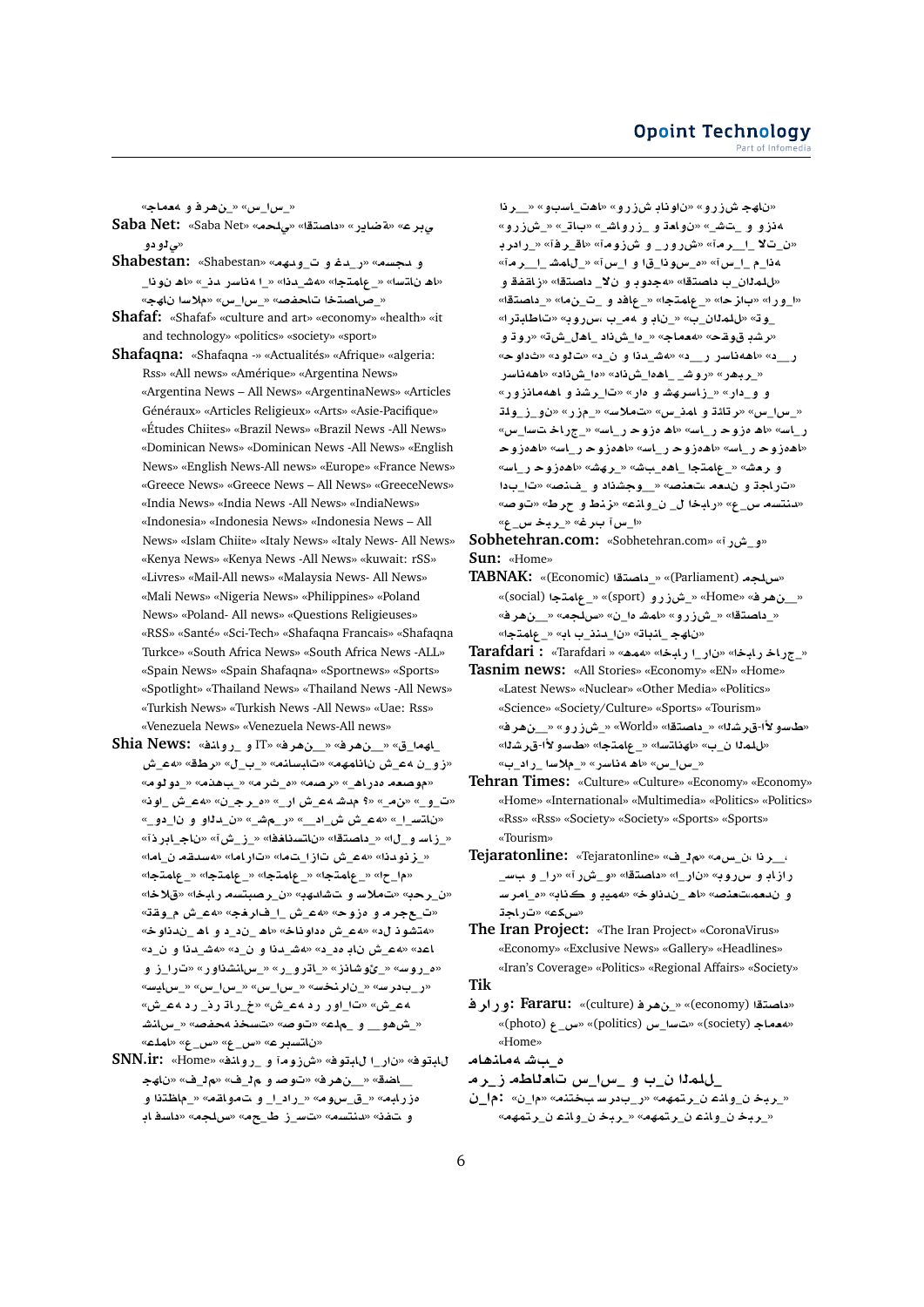نا\_بخذ رابخا» «تشاددا\_» «ما\_ن \_اهـ ه\_\_و» «اهـ متف\_انه رابخا» «روش\_ زا جراخ م\_قه نا\_نار\_ا رابخا» «\_نار\_ا نوتس» «ر\_واصة» «زور ل\_لحة» «م \_ن نو\_ز\_ولة» «ه\_\_رة «\_ربخ ن\_وانمه «اه مد\_ن شه» «ه\_و

ن لاذآم س.ذ

- (Culture): «Culture) ن لاذا رهشمه «داصتةا (Economy)» «عافد (Defence)» «خ\_راة و\_نهرف «شزرو (Sport)» «عامتجا (Society)» «نار\_ا (Iran)» «ناھج» «Home»
- «\_د\_» «\_ن\_ر\_م\_ه» «\_خوانه «نڌو\_\_\_وا\_» «\_شو» :\_ش و «\_تسوردذ\_ت» «\_رووبائه «رووتلو\_» «\_ت\_ ا\_م\_» «تر\_ار» «\_و\_ر\_د»
- «Home» :ەر \_ن\_مخ ماما دادما 4ت\_مک
- «زويذر ا\_فا \_ربخ ها\_يا\_» ;رويذر ا\_فا \_ربخ ها\_يا<sup>پ</sup> «اهذاتسا» «را\_ و بس\_» «نادنمرند» «\_بهدنم»
- ن يذاوقه «مسليدفه «Home» : تالود ناسر علاطا ها ال «تابوصه» «نار ا\_تسد و ن\_رواشه» «حياو له «ديدجـ تسر\_رساو اوروهمجاتساير وپيارجا نولغم» «لوا نولغم» تسشذ» «اجان» «\_روهمج تساير داهذ» «تفذ» «داهذ داينب» «اهباصتنا» «اهـ مناختر از و » «ت لو د تـدّ\_ه» «و\_نخسـ «اه 4مانشخب» «يز كر م كذاب» «نار\_راشيا روما و ميهشـ «\_روهمجاس\_ئر رتفد» «ميباوجه «رمحا للاه تيعمجه لاوس» «يزاسرهشاو ادر» «\_روهمجاسيير» «4ناخر\_بد» نامزاسه «اه داهذ و اه نامزاسه «رابخا ر\_اسه «و\_نخسرزا نامزاس» «يمةا ي\_ر ذا نامزاسه» «\_ر ادا و \_مادختسا روما «4جدو بو 4مانر با مزاسه» «نار يا پله 4ناخباتڪ و دانسا داوم ابـ دز رابـهـ داتـس» «ز را و الاا\_ قا\_اقـابـ دز رابـهـ داتـس» و \_رو آوذ قودنصه» «\_ل ما ت\_ن ما \_ل اع \_اروشه» «ردخه ،مولد» «س\_\_\_\_\_» «\_ل.م معسود ق و دنصه «\_\_افو\_ش «ي(وانفو تاقيقحة
- «Home» :فال \_ربـخـ ها\_\_ا<sup>پ</sup>
- \_ل.م ل\بتوف» «زو\_ن س\_لو\_س.ر\_» :زو\_ن س\_لو\_س.ر <sup>پ</sup> ل ابتوف» «ن ارال ابتوف» «روشاز رمال بتوف» «ن اراو \_ل\_اهـ ها\_شاب» «للاقتسا رابخا» «بونجـ للبتوف» «نارهة « رتر د
- Vaghayedaily: «Vaghayedaily» «رنه و نهرفه «روانفه» «\_س\_س» «\_سلمل\_\_د» «همملج» «\_داصتقا» «\_شزرو»
- Yjc: «10:10» «Home» «روانفه «\_روانف» «Home» (10:10» --«سرراف» «\_شزرو\_اهم ل\_ف» «توصه و م ل\_ف» «توصه و «تارتاء و ان آراق» «مق» «\_زاجه \_اضافه» «\_رناها \_\_ناهرافه و ثار\_م» «\_مسجة \_اهرنم و \_ق\_سوم» «ن\_وزقه «دىنتسەم» «نكسە» «تەس<sub>ە</sub>ز ط<sub>ە</sub>ع¤» «سµجە» «\_ر\_شدر\_ «4ف\_ظـو ماظن» «رازابـضبنه «\_را\_سّخبـ و للحمراه\_» «\_شزرو» «\_شزرو» «\_زاجه\_\_اضفارد نادنمرنمه «للمذان\_ب مفا\_» «\_ينيذ\_» «\_زاجه \_اضفار دانار ا\_شiر رو «اه ناتسا شراز\_» «\_مزر و \_شش\_» «ناتسدر\_» «ماشنامر\_» ناج\_ابرذآ» «\_شزومآ» «شررور\_ و شزومآ» «\_بi و م\_ا\_» «\_\_رِ ذا و داصتقا» «ناتسنافـفا» «\_بـر غـ ناج\_ابر ذآ» «\_قر شــ «نار\_ا» «ملا\_ا» «زربة!» «\_داصتقا» «للمةا ن\_ب داصتقا» «\_زلجه\_لضف غاد رلبخا» «اهل\_شة و بازحا» «\_علمتجا»

«مداو ناخ و ج|و دز ا» «ل\_بادر ا» «ا\_\_ر مـ آ و ۱\_و ر ا» «تا\_بادا» تشادهب» «ناهفصا» «مادختسا» «اهناتسا» «اه ناتسا» «للمدان\_ب» «للمدان\_ب» «رهشوبه «سرروبه «نامرد و \_وت» «\_ربخا م\_\_و \_اههمانرب» «4م\_ب و \_نابه «للملاان\_ب» «ناتسزوخ» «\_ماظتنا و ثداوح» «\_\_اضة\_قوقح» «روتو « وضر ناسارخ» « بونج ناسارخه « ربخه «4نا مرواخه ا\_ند» «ش زرو \_ا\_ند» «\_ت\_ن ما \_عافد» «\_للمشان اسار خه «شءاد» «روکنڪ و ها\_شذاد» «دولمذاد» «ت1و د» «تاطابـڌر ا و\_دار.» «\_زاسرهشاو ادر.» «نواهة و مافر.» «\_روانفا م\_ي رد» «\_س|\_س» «رتائة و امذ\_س» «نانمس» «ناجذز» «نو\_ز\_ولة ناتس\_س» «\_جراخ تسا\_س» «\_زاجه\_اضف رد نو\_س|\_س» ر\_اس» «اھ ەزو حار\_اس» «اھ ەزو حار ياس» «ناتس\_ولدٍ و \_مك» «\_زرواش\_ و تاراجة ، تعنصه «\_رهشه «اهدزوحـ ل\_ن\_ولنه» «توصرو م1\_ف رلبخا ل\_ن\_ولنه» «\_شi\_ «\_زاجه\_اضف رابخا ل\_ ن\_وانه» «\_رنف\_\_نفرف رابخا «\_داصتقا رابخا ل\_ن\_وانمه «\_شزرو\_رابخا ل\_ن\_وانمه «للمذان\_ب رابخا ل\_ ن\_وانك» «\_عامتجا رابخا ل\_ ن\_وانك» \_ملء رابخا ل\_ ن\_وانه» «\_سا\_س رابخا ل\_ ن\_وانه» «س\_ع» «س\_ع رابخا ل\_ ن\_وانمه «\_\_شز\_

- ش ورفاط ارشا وات ماق» «روانك» «Zoomit» 300mit: تالالقم» «\_اتا\_ل» «\_\_ناخامزاوله» «\_باناجامزاوله «وردوخا «در بر دام» «رو تانام» «تار \_س ارو تو مه «ل\_ابو مه «ور دو خا «\_\_دز نـ ه|\_ن» «ت\_اسـ بـو\_\_فـرحمه» «\_رامحمه «مبحاصمه» \_4مه» «نْ شَ\_\_\_ل\_ا و راز فامر نه «موجنه «رن\_سا ،ر\_\_ا\_» «و\_د\_و» «نوفده» «ت\_لا\_اه» «\_عونصه شوه» «اه\_س راربا «\_زاجه ت\_عقاو» «وردوخاو\_د\_و» «روت\_ ور\_ و\_د\_و» «تج\_» «نو\_اذو\_» «را\_ و بس\_» «\_ز\_مور رتو\_\_م|\_» \_» «ت\_موز ش راز\_» «\_و\_د\_و ش راز\_» «\_لاام ش راز\_» مدنزادر\_» «مدنزادر\_» «لزا\_» «اه \_ند\_شو\_» «م\_ناثـ شزومآ» «شزومآ» «تملاسو \_شز\_» «\_\_فار\_ شرزومآ» «وردوخا شرزومآ» «وردوخا شرزومآ» «راتو\_\_ما\_ و تفرتني» «تسرز طعم و \_رنا» «ت\_نما» «\_س\_ع رابخا» «نار\_ا\_روانة رابخا» «ا\_شا تفرتنيا» «م\_بشـ «\_تخر تذ\_ا\_با\_راز اب» «\_زابه «\_فار\_و\_ب» «وردوخـ \_س ولر به «ل\_ابوم\_س ولر به «\_اڌ\_ل\_س ولر به «\_س ولر به» «ر\_\_\_سا\_س راري» «اھ \_ن د\_ش و\_ \_س رارينه «\_\_ و\_د\_و منمشوه نفلة» «تلبة \_سررربه «نو\_ز\_ولة \_سررربه «\_اش\_مبعج» «تلبة» «ه\_خ\_راة» «ن و\_ز\_ولة» «تلبة/ «ن\_بارود» «وردوخه «\_زاسامر\_خذ مظفاحه «مظفاحه «ت $\mathfrak{u}_-$ موز» «سلا\_ موز» «د\_رخ\_امذهار» «\_م\_آ\_اترو\_ر» «ر تاش» «راز فا تخس» «\_توصـ \_اهمتس\_س» «لماعـمتس\_س» <u>ه ۱</u> مولم» «\_ملم» «\_ر\_وصة\_توصه» «\_ر\_وصة و\_توصه « س،دنهم و
- ةضاير له» «رابخلاا» «ويديفه «تذ قار دلا» : تذ قار دلا قار دلا» «داصتقلااو مولدلا» «قريخلاا محفصلله» «قايحلاو «يiر» «تذ
- «ە\_رشن» «اھەمان» «اھەبحاصە» «اجذ ن،مجذا» : اجذ ن،مجذا «د اسخا»
- «ش راز\_» «\_ش زرو» «\_\_ن هر فه «ن\_لاذا ن ار\_ا» : ن\_لاذا ن ار\_ا نار ا» « \_ن هر فانار ا» «هشدنا» « اداعتقا» « ارد ا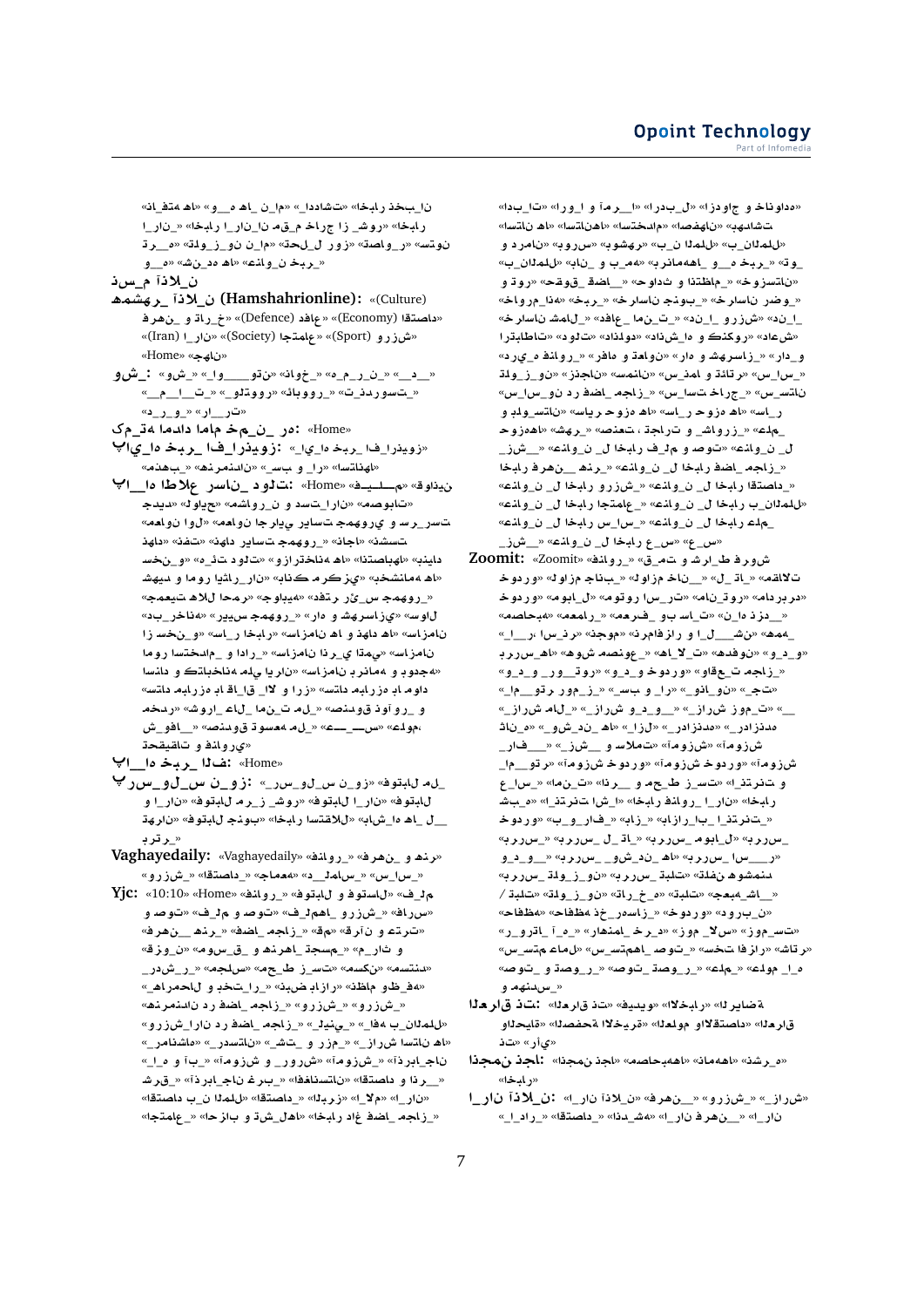«\_\_دذز\_ نار\_ا» «\_داصتقا\_نار\_ا» «ا\_دمـ نار\_ا» «نر قـ و شiاد» «ثداوح» «للملا ن\_ب» «اهذاتسا» «\_عامتجا» «\_س\_س» «\_روانه

- \_راز\_ربخ:انس\_ا» :نار\_ا نا\_وجشذاد \_راز\_ربخ:انس\_ا «\_شزرو» «\_رنده و \_\_ن هر فه «photo» «نار\_ا نا\_وجشذاد «رازابه «للملا ن\_ب» «اه ناتسا» «\_عامتجا» «\_داصتقا» «\_دا\_ش ذاد و \_ملاع» «\_س ا\_س»
- «Home» : ل المتعا
- «ل\_بدرا» «زربـنا» «\_رور\_م۱د و ي:زرواشڪ» :ن\_لاذآ ناوجـ «بات\_» «روتاو \_وته «\_را\_تخد و للحمراه\_» «\_شزرو» «\_\_نِ هر ف» «ر تائة و امنيسه» «\_ز\_ر مه «و ر دوخه «ر هشوب» «\_داصتقا» «\_قر شـــناج\_ابر ذآ» «\_ل خاد تـــسايســ» «دنو امـد» «\_\_دنز و مداوناخ» «\_مزر» «مئامضه «شررور\_ و شزومآ» «للستوف- للبتوف- ن\_لاذآ ناوج (Football» «س رافه» «\_ل ڪ رابخا» «\_ل ڪ رابخا» «\_ل ڪ رابخا» «\_ج راخ ت سايسه «\_ل ک ر ابخا» «\_ل ک ر ابخا» «\_ل ک ر ابخا» «\_ل ک ر ابخا» «نامر د و تشادهب» «نادمه» «ناتسه\_» «نلا\_» «\_مومه» «نار يا» «تار اجة | ندمه | شعنصه «ملا ا» «نا از مراه» ناسار خ» «ماشنامر\_» «نامر\_» «رهشـ ملاسا» «ناهفصا» «ناټسدر\_» «دمحار\_وڊ و او د\_اه\_» «ناټسزوخه» «\_وضر ناسار خ» «يقيسوم» «ناردنزام» «نلاك داصتقا» «ناتسر كه «سلجه» «اههتشر رياسه «\_ميشورت\_ و تفنه «\_للمشـ و هار.» «نویزیولة و و\_دار.» «مق» «ن\_وزقه «تسا\_س» ناتس\_س» «نائمسه» «\_راذ\_ميامرسو سرروبه «نامتخاسـ «\_راديا\_» «\_بونج ناسار خه «\_عامتجا» «ناتس\_ولدٍ و «Home» «ناجذز» «دز\_» «دز\_» «\_برغ ناج\_ابر ذآ» «دا\_شذاد» «للمذا نيبه» «Sitemap»
- «تلبة ول\_ابومه» «\_المس\_القمه» «م اس اح» : م اس اح «تلاوصحه دنر به «تلاوصحه دنر به «رو تار\_ا» «تشاددا\_» «ل ماع م تس\_س» «داد\_و ر.» «و\_د\_و\_\_از اد» «م! س!\_ج» «Home» :ن\_لاذاً مجماجه
- «IMNA | المصرا \_راز\_ربخ» :IMNA | المصرا \_راز\_ربخـ تارشنه» «\_المناسر لان\_» «للنتسمه «رناه و \_ن هراف» «م ل\_ف» «اهر هشذلا\_» «\_ش زرو» «ن\_واند ممهه» «\_\_نورت\_ل ا «\_\_فار\_وفذ\_ا» «\_ملنم\_ا» «\_داصتقا» «\_رهشا نامذرا\_» «\_س\_س» «انم\_ا و\_دار» «هشطخ» «\_ربخ» «هناخ» «هعماجه «س\_ع» «\_رولنذ و آمد» «دا\_رهشه «نار\_ا\_اهرهشه «اورسه
- Borna News Agency: «Arts and : انرب \_راز\_ربخـ Counties» «\_شزرو- Athletic» «رنده و \_ن هر ف- Culture 4ناسر طخ\_ور-On-line media» «م1\_ف – Film» «اه ناتسا-Young and » «\_داصتقا-\_س ا\_س- Political-economic» «اه Society -\_ علمتجا \_اهـ ه\_بشه «معماجـ و ناوجـ- society «Home :تسخذ محفصه «Networks
- «باللطه و\_ش را 1» «ج\_س بـ راز\_ربخ» :ج\_س بـ \_ راز\_ربخـ «23» «12» «ب للطه و\_ش ر آ 2» «17» «ب للطه و\_ش ر آ 12» و\_شرر آ 59» «باللطه و\_شرر آ 32» «باللطه و\_شرر آ 3» \_نِ هر فَ» «\_نِ هامذ و ِ م ل\_فٌ» «news» «news» «بِ للطهـ «و\_شررآ» «و\_شررآ» «\_شزرو» «\_ا 4ناسر دن\_» «4حماج و «ج\_س به «ل لم لا ن\_ب» «اه ن التسا» «\_داصتقا» «و\_ش ر آ»  $\kappa_i$  س را س
- و \_ن هر فه «Home» : Rasa News: «Home» :اسر \_ر از \_ربخـ «للمذا ن\_ب» «اهذاتسا» «4ش\_دنا» «رشذ و بات\_» «\_عامتجا «را\_نربخدنورهش» «\_س|\_س» «اه مناسر ر\_\_د» راتبا ممانزور
- دامتما 4مانزور
- نازور ممانزور
- «قرشهمانزور» : قرشه مانزور
- 
- «\_عِلمتجا» «ل|\_رسـ و ـمِل\_ف» «\_رولنـفه «وتا\_زور» :و قا\_ز و ر «\_\_دنز \_بس» «تملاس» «اهدنفرته «زور \_اهەزاته «\_مړيرس»
- <u>ن لا</u>ذآ مدر ما ر
- «ممه...» «ممه...» «\_نِفرِ في دار» :\_نِفرِ في و\_دار
- «Home» :رهم مناسر
- و ادصانامزاسات\_اسه : ام\_س و ادصانامزاسات\_اسا «ادصه» «امر س
- «ت لااقه و ش زوماً» «ن و اذو » «لاط ت اسه : لاط ت اسه رازاب» «\_فـنصـ رابـخا» «\_سا\_س داصتـقا» «نار\_ا داصتـقا» «رابخا ن وانه» « ناهج
- قلخ ن\_دهاجه نامزاس» :نار\_ا ق4خ ن\_دهاجه نامزاسـ ARTICLES» «English» «IRAN NEWS» «LATEST»» «ناو\_ا NEWS» «RESISTANCE»
- «\_ا مناسردنـ\_» «رنم و \_نهرف» «زو\_ن امش» :زو\_ن امشـ «\_س\_س» «اه ناتسا» «\_عامتجا» «\_داصتقا» «\_شزرو»
- «ه\_ئاضة موق» «\_روانـف» «زو\_نار آرھش» :زو\_نار آرھشـ «ن\_س¤» «نارحدٍ ت\_ر\_ده» «تس\_ز\_ط\_ج¤» «سلجه» «\_زرواش\_» «را\_وببس\_» «روتا\_\_را\_» «\_در\_بو» «دهشم» «\_ق\_س و م و تســ دا\_» «\_ر\_ش در\_» «\_\_فار\_» «م\_\_» ن\_ب» «سرروبه «\_اتراتسا» «اهداهذ و باز حا» «نش\_م\_نا» «دهشه خ\_ر اته» «\_عامتجا ن\_ماته» «\_لام راز ابه» «\_نابه «للملا · \_عافد» «دداوناخ» «ثداوح» «معماج» «\_نا\_رزابـ و تـراجة» «تسا\_س» «\_ش ز\_ و تملاسه «\_ربهر» «ت لود» «\_ت\_ن ما «ندمه و تعنصه «را\_نربخ دنورهشه «\_رادرهشا و رهشه « روانه و ملء»
- «تلااقه» «ةير صاننا رابخا ةكبش». نةير صانال رابخا فكبش ريرافق» «قارهذا رابخا» «ةيرصلنذا رابخا» «سلنذا مومه» «ايجو لونکڌو بِ1ر غ» «ل!يشوس» «ڄار بـلااو ڪظح» «روصهـ
- «زو\_ن نارهة\_ربخام\_باش». :زاو\_ن نارهة\_ربخا م\_باشا \_ن هر فه «\_ن هر فه «هو\_زور\_ف» «ناهج و نار\_ا للهتوفه «درلام» «\_ن\_د\_اه ت\_للعفونآرق» «\_رق» «\_مومء و تسرز ط\_حم» «تمواقه روحه» «تارد و سلجه» «\_در فـ \_اھ شiز رو » «شزر رو » «ن\_مار و » «\_ر\_ ش در\_ «داصتقا» «شزومآ» «<u>س\_</u>در\_» «تشد\_ا\_» «ش *ه*و\_\_» «او ش\_\_» و \_ماظتنا» «\_عافد و \_ت\_ن.ما» «4جدوبـ و نلا\_ داصتقا» «اه ل\_ش2 و بازحا» «ناهج رد نار\_ا» «4ش\_دنا» «ثداوحـ «ناتسراهبه «رهشملاسا» «تاعلاطا \_روآ نفو تاطابةرا» و أوادت» «روة و \_وة» «رهشرقابه «للملاان\_ب» «سرروبه «م\_ر\_ طابر» «\_رولنذ و ش(ناد» «دنوامد» «همماج» «للغتشا رھش» «تاذار\_مِش» «\_جراخ تسا\_س» «تسا\_س» «تملاس» «اهناتسرهش» «\_ررهشه «را\_رهشه «س⊿قرهشه «نارهة نهدلاتوص
- 8